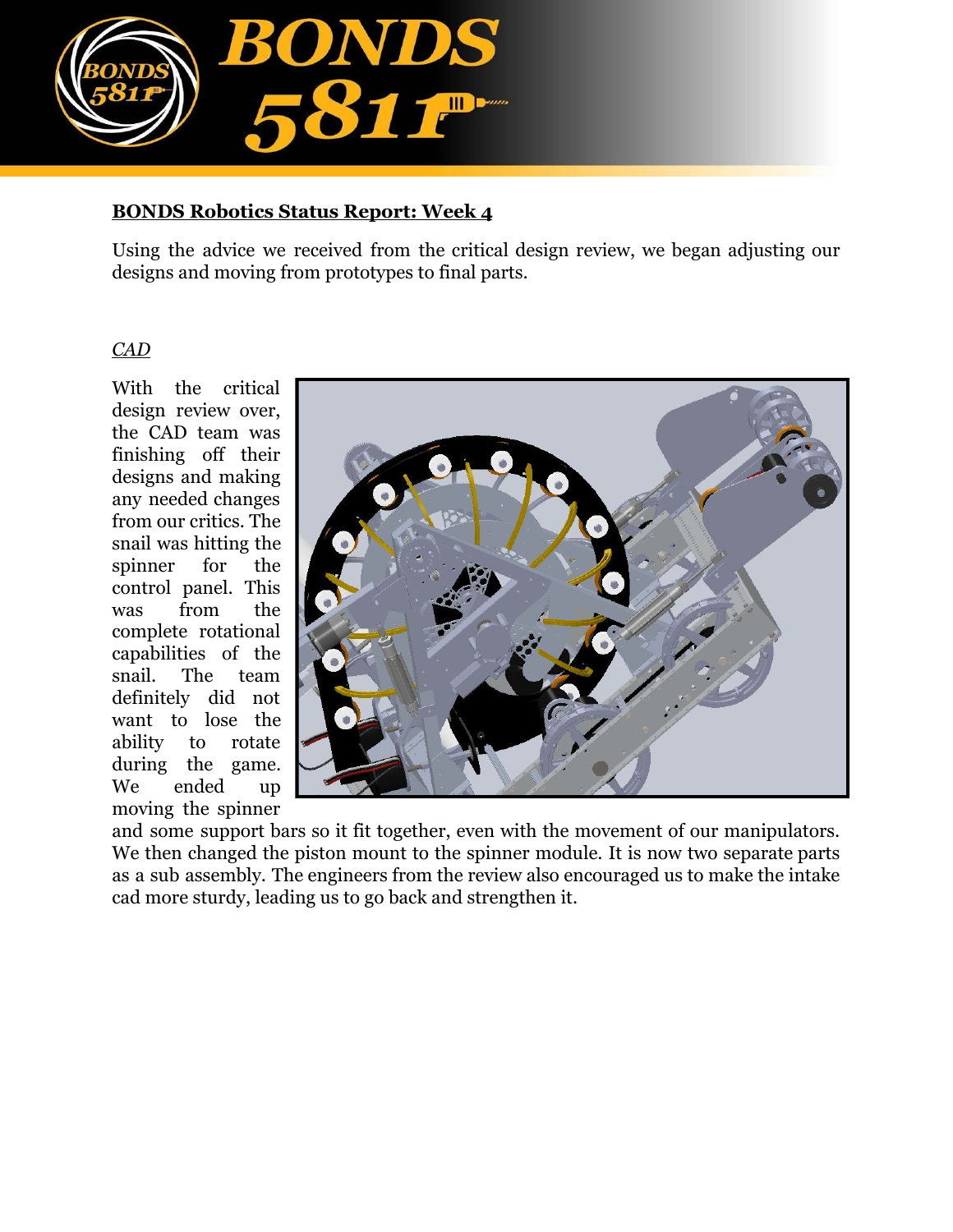



## *Build*

Build has worked more on the shooter, spinner, snail, and intake. For the shooter we've worked on the angle and speed of the wheels. We are nearly done with prototyping, but we need to test some more before moving on to final build. We have revised the design of the intake due to the balls not always going in. The new design has four-inch compliant wheels all across in order to direct the ball in more consistently. We then Worked on

x-carving parts of the snail. Worked on ordering materials. Cut and drilled some pieces for the generator switch. Lathed snap ring grooves into 2.5 inch hex for the snail. Worked on lathing the hex shaft for snail. Broke one of our tools and one of our mentors used his magic to create a new tool. Worked on lathe and finished cutting grooves into 2.5 inch hex shaft for the snail. Filed and deburred the snail lexan piece.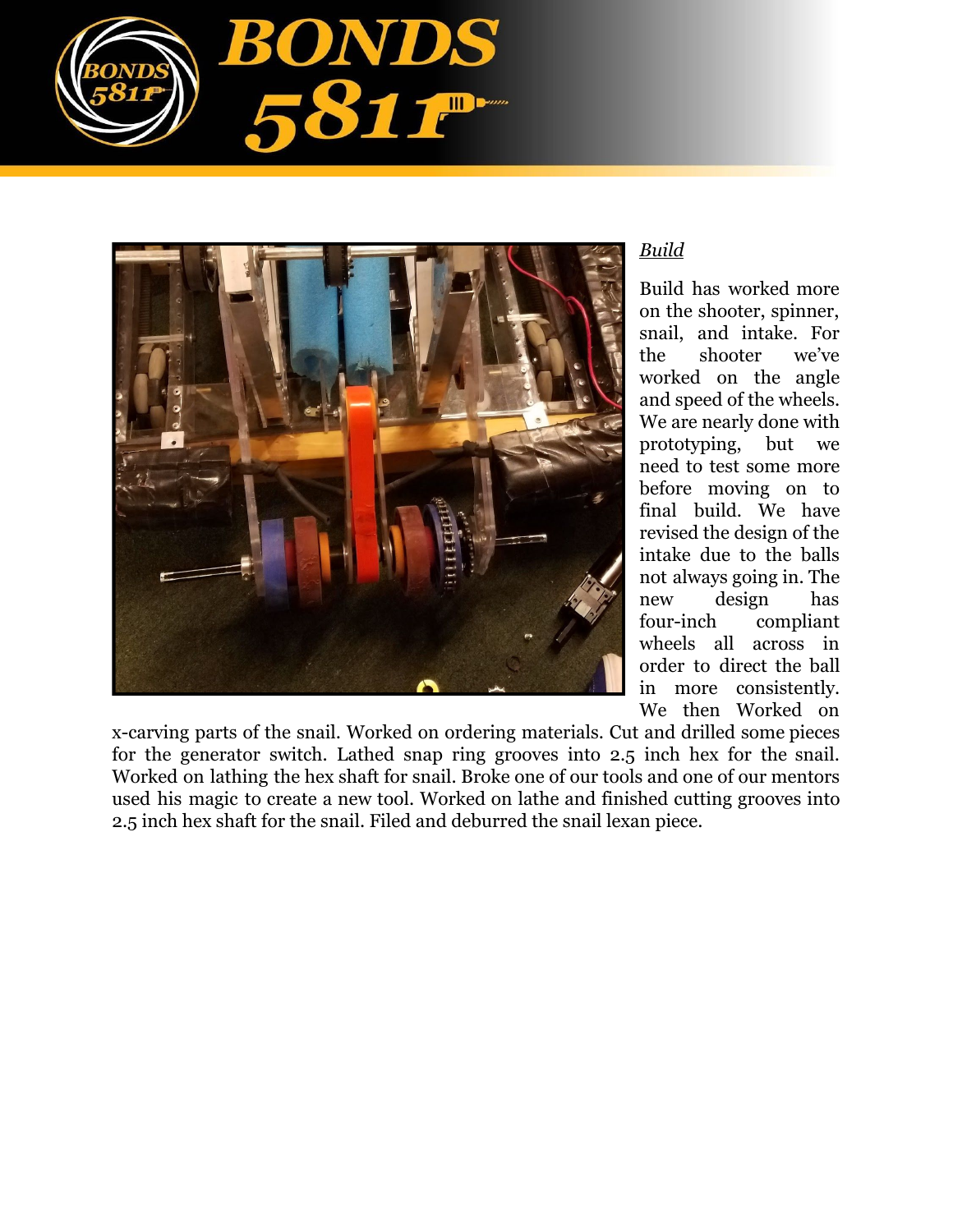

## *Programming*

We created a new repository for this year's robot code and learned about how we as a team can use GitHub to communicate with each other and collaborate on the code. We updated each other on the progress we made and kept our code consolidated in one central file. In order to do this, we



learned some tools we can use on the command line and how to use the GUI to implement these changes. We also started initial code for each of the subsystems, while making good progress on the spinner, crawler, and ground intake subsystems. However, this code is a rough outline for the final robot as we are still not sure how the different parts of the robot will interact with each other, and will have to integrate that into our code.